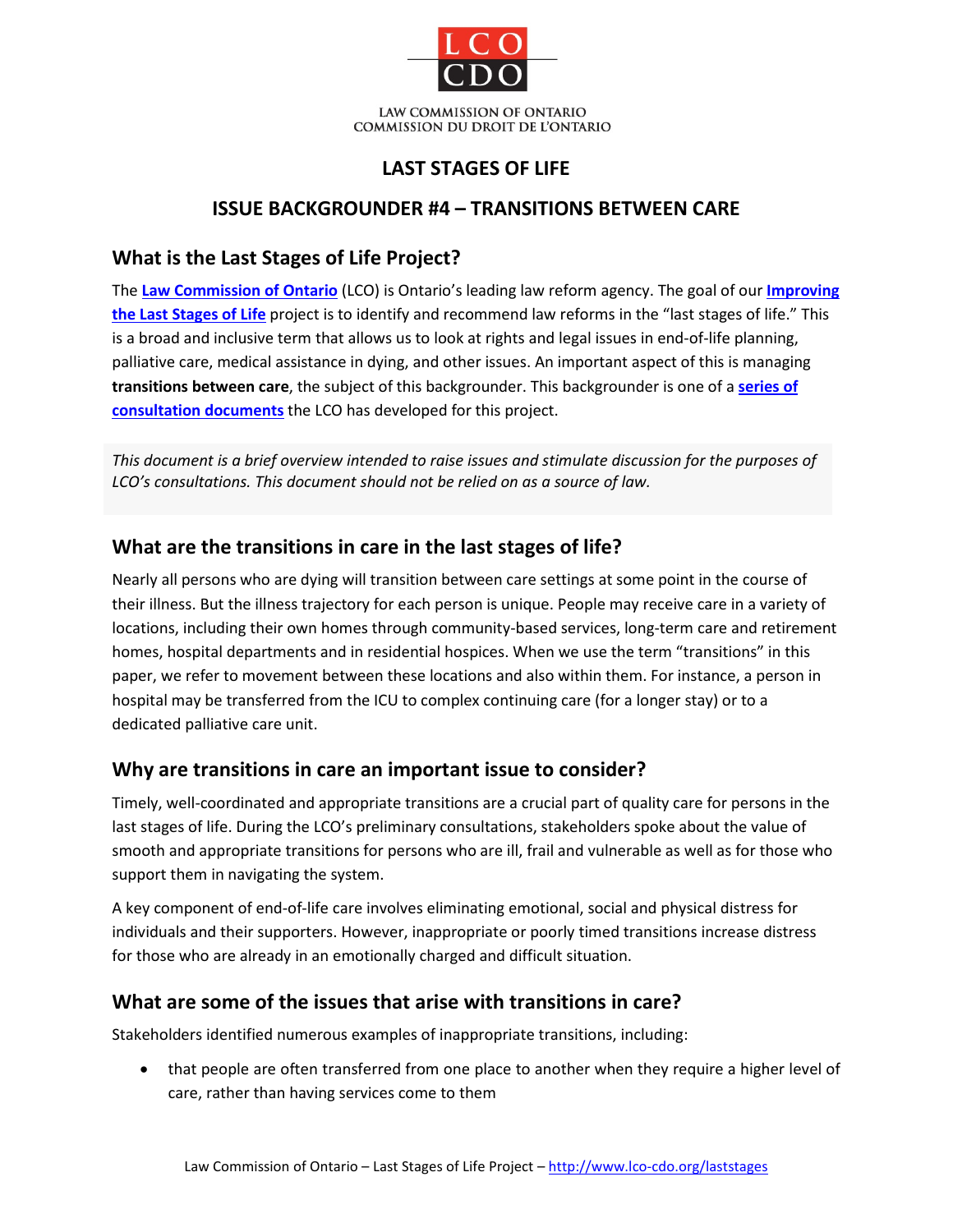- discharge from hospital to inappropriate settings, such as hotels or shelters
- patients who exceed the hospital limit for palliative care, and may be admitted or transferred back to emergency room services or into a long-term care home
- hospital patients who wish to receive medical assistance in dying (MAID) at home may face challenges where the hospital physician or nurse practitioner is not permitted to perform this service outside of the hospital setting.
- transitioning between care settings that can be lengthy, confusing and stressful
- family members requesting transfers to palliative care, but being denied the opportunity to do so expediently
- transitions to long-term care for Ontarians with disabilities raises concerns with the perception that long-term care is a form of "re-institutionalization," and that long-term care homes are often not equipped to deliver personalized care for those with complex needs.

Explanations for these issues may not lie in the legal framework. The LCO heard that causes often relate mainly to health care challenges and resource constraints. For example, LCO commissioned research found that the vast majority of persons who die in hospital after a transfer from a private home had not been receiving home care services. And most of the persons who died in hospital upon a return admission in the last year of life had previously been discharged to home with no home care services.

Another practical concern arises where a patient seeks MAID at a facility that doesn't offer it. While certain protections are proposed – such as the requirement to facilitate a referral, and the availability of a provincial information and coordination telephone service – the patient may struggle to reconcile their values and wishes with their vulnerable state, and the desire to avoid moving facilities or potentially causing conflict.

Because palliative care is not planned, managed, delivered or evaluated as a core healthcare program, communication and service coordination barriers between care settings can be another major problem.

# **What steps are being taken?**

The Government of Ontario is currently taking steps to improve the coordination of health care across sectors to ensure that patients experience seamless services. For example, Ontario is seeking to introduce "a bundled care approach" in which services will follow individual patients, rather than patients having to find and coordinate multiple providers themselves. Ontario is also introducing "selfdirected care" to enable patients and caregivers to receive an allowance for purchasing services from providers of their own choosing. The establishment of the Ontario Palliative Care Network and of a provincial palliative care strategy also creates possibilities to strengthen palliative care across all care settings, which might also minimize unnecessary transitions.

# **Where can I get more detailed information on this topic?**

The LCO'[s Improving the Last Stages of Life Discussion Paper](http://www.lco-cdo.org/laststages) (May 2017) discusses the law and practices around transitions between care in greater depth. Specifically, see the discussion at chapter 7.B and 6.E. An experts report has also been commissioned by the Law Commission for this project that looks at ["Improved care setting transitions in the last year of life"](http://www.lco-cdo.org/wp-content/uploads/2010/10/Wilson%20and%20Birch%20Final%20Report%20%28LCO%20July%202016%29.pdf).